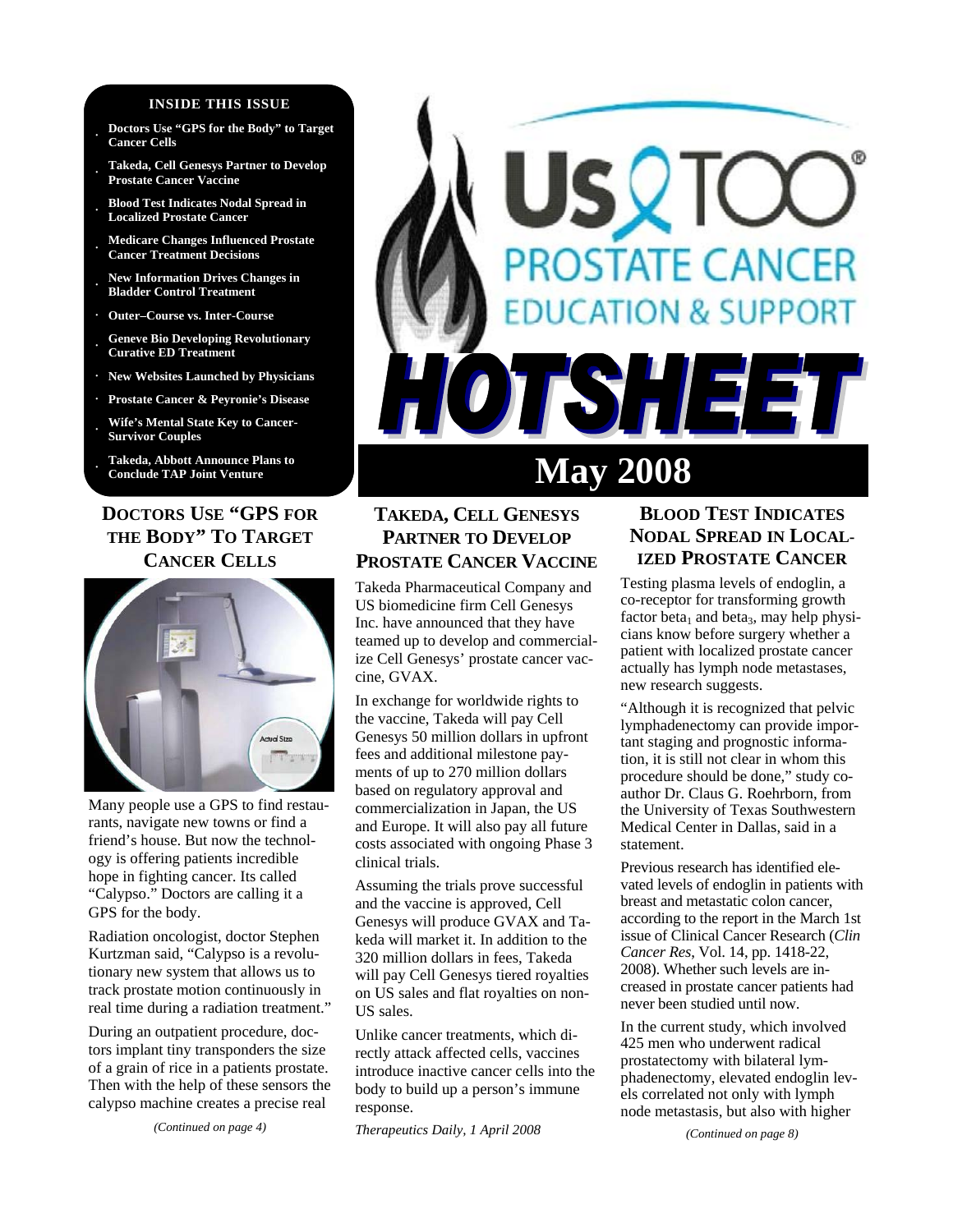#### **PROSTATE CANCER PATIENT SUPPORT - CALL 1-800-80-US TOO, OR GO TO <WWW.USTOO.ORG>**



MARKETING COORDINATOR EUGENE WHEELER, UNDERSERVED PROGRAM DIRECTOR ELIZABETH CABALKA, PROGRAM CONSULTANT

US TOO BOARD OF DIRECTORS: *EXECUTIVE COMMITTEE/OFFICERS* JIM KIEFERT, EDD, CHAIRMAN JOANN HARDY, VICE-CHAIRMAN GEORGE LEDWITH, SECRETARY GREGORY BIELAWSKI, TREASURER THOMAS N. KIRK, PRESIDENT AND CEO

*DIRECTORS:*  CHRIS BENNETT ROBERT FIDOTIN, PHD CARL FRANKEL TOM HIATT DAVID P. HOUCHENS, PHD KAY LOWMASTER, MSW, LCSW FRED MILLS **BILL PALOS** STUART PORTER RON WITHERSPOON

US TOO INTERNATIONAL, INC. IS INCORPORATED IN THE STATE OF ILLINOIS AND RECOGNIZED AS A 501(C)(3) NOT-FOR-PROFIT CHARITABLE CORPORATION.

#### **DONATIONS / GIFTS TO US TOO ARE TAX DEDUCTIBLE.**

5003 FAIRVIEW AVE. DOWNER'S GROVE, IL 60515 PHONE: (630) 795-1002 / FAX: (630) 795-1602 WEBSITE: WWW.USTOO.ORG

COPYRIGHT 2008, US TOO INTERNATIONAL, INC.

## **MEDICARE CHANGES INFLUENCED PROSTATE CANCER TREATMENT DECISIONS**

Researchers are trying to explain a major shift in prostate cancer treatment, and they are wondering whether factors other than evidence-based medicine are influencing treatment decisions. Investigators report a dramatic change from medical to surgical castration — a shift they say cannot be explained by differences in disease demographics or changes in clinical practice promoted in the literature.

The work was released online April 7 in the journal *Cancer*, and researchers attribute the shift to changes in Medicare reimbursement.

"It has been estimated by some that the drastic reduction in luteinizing hormone-releasing hormone agonist (LHRH-A) reimbursement actually would cause practicing physicians to lose money by administering these medications after enactment of the Medicare Modernization Act," write the authors, led by Christopher Weight, MD, from the Cleveland Clinic in Ohio.

"Certainly, changing a recommendation to a patient from a LHRH-A to surgical castration solely for economic reasons is ethically inappropriate," Gerald Chodak, MD, from the Midwest Prostate and Urology Health Center in Chicago, Illinois, comments in an accompanying editorial.

"However, asking urologists to take a financial loss while treating patients also is inappropriate, even if they benefited in the past from a flaw in the reimbursement system," he noted.

Dr. Chodak explained that, as a result of a shortcoming in the Medicare reimbursement system, physicians were previously given an economic incentive to favor medical castration.

"Companies used this situation to promote their drugs and urologists benefited greatly," he writes. "At one point, LHRH-A reimbursements were the number 1 expenditure in the Medicare budget. Fortunately for the government, this problem was eventually corrected with the Medicare Modernization Act, which reduced reimbursement for these drugs by about 50%."

Dr. Weight and colleagues document a significant shift in treatment that occurred at the same time as this change. The group identified an increase in the use of orchiectomy and a simultaneous decrease in the use of all but 1 LHRH-A. The researchers found that the use of medical castration increased from 2001 to 2003; over the same period, surgical castration decreased. Total allowed charges for medical castration peaked in 2003, at \$1.23 billion, and in 2005 dropped 65% from that peak.

"For many patients, this decrease may be appropriate based on the literature suggesting a tendency to overprescribe androgen deprivation for certain patients," write the investigators.

"However, there is some undefined risk that patients who would benefit from androgen deprivation may have that treatment withheld if financial pressures inhibit use."

Dr. Weight and his team believe that those with moderate or high-risk disease who might benefit from the neoadjuvant or adjuvant administration of androgen deprivation with radiotherapy are especially likely to be at risk for underuse.

The 1 product showing an increase in prescribing was the drug for which reimbursement was much less affected by the Act. This translated into a greater profit for clinicians using triptorelin pamoate, and the drug use increased by 2786.2%.

Practitioners and individuals involved in financial decisions regarding healthcare reimbursement should be aware that variables other than evidencebased medicine and patient preference can influence treatment decisions significantly, the researchers warn.

Editorialist Dr. Chodak urges doctors to be completely honest with patients to make sure they are aware of the choices and the factors affecting a recommendation for surgery. "If enough patients find the practice unacceptable," he writes, "perhaps they could help drive some changes."

*Medscape Medical News, 11 April 2008*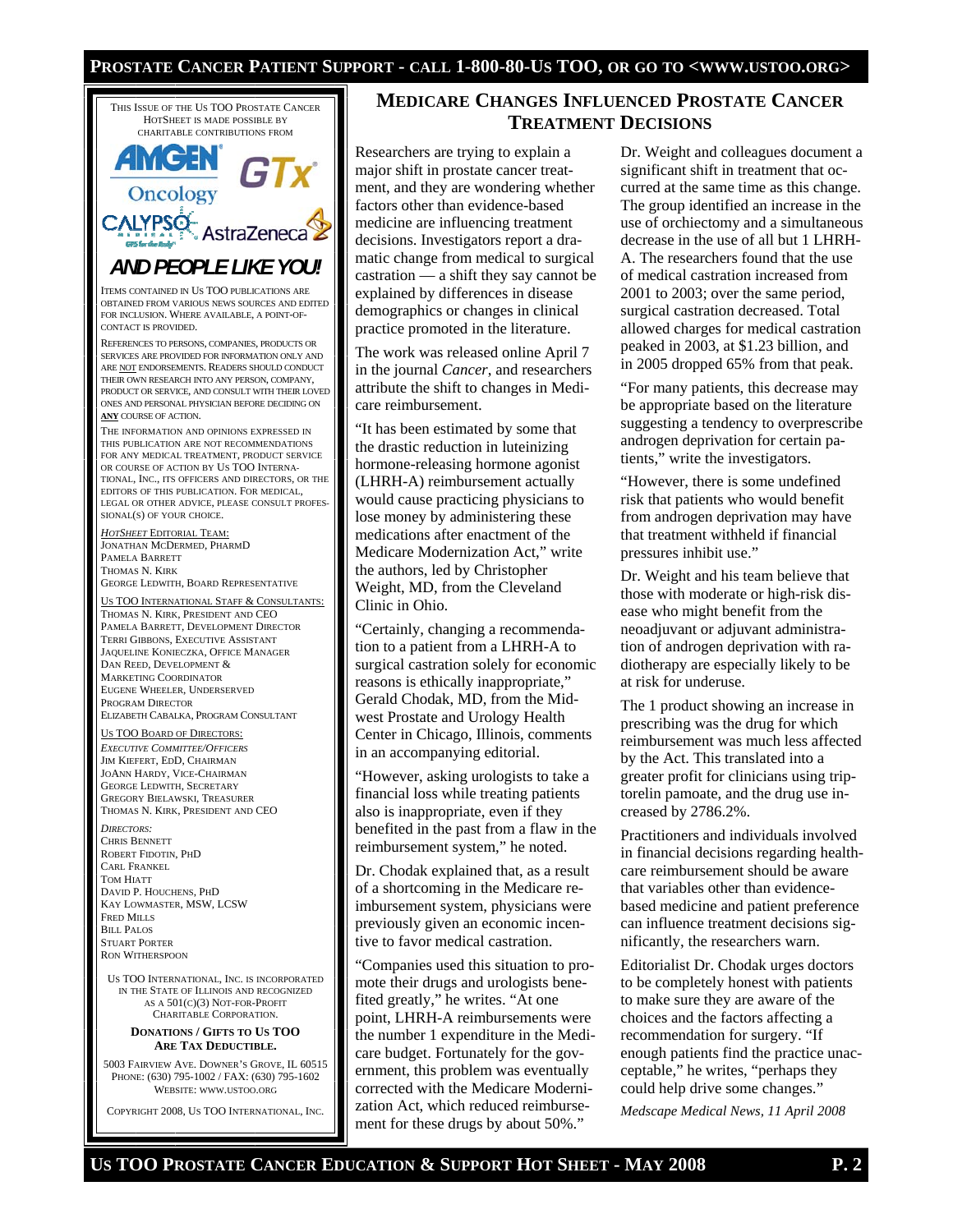# **NEW INFORMATION DRIVES CHANGES IN BLADDER CONTROL TREATMENT By Bill Cosner, VP of Quality Systems, BioDerm, Inc.**

It's a problem no one wants to talk about, much less admit they are dealing with, but more than 20 million Americans struggle with issues related to bladder control, urinary incontinence, or the loss of the ability to control urination, is common in men who have had surgery or radiation for prostate cancer, but bladder issues can also be caused by stroke, spinal cord injury, aging or neurological diseases.

Radiation to the prostate can decrease the capacity of the bladder and also cause spasms that force urine out. Surgery can, at times, damage the sphincter muscles that hold the urine in. If you or a loved one have urine leakage or incontinence following a prostate procedure, you may be dealing with inadequate urine storage or control issues – which is the injury – and a doctor who is telling you it will resolve itself, to keep on with the Kegel exercises, or just put on a pad – which can seem like the insult following the injury.

Many patients attempt to manage the problem by using bulky incontinence pads, restricting fluid intake, and limiting their daily activities and lifestyles. However, new technologies, Medicare guidelines, and significant clinical studies are driving a change in bladder control treatment for the first time in almost fifty years.

The old standards of care are now being challenged on a variety of fronts. Billions of adult diapers and pads are sold at grocery and drug stores around the country; however, as patients sit in wetness up to 24 hours a day, their pads can become a breeding ground for germs and wounds. That's one more reason why the bedsores caused by diapers and pads have now become a top wound care concern in the U.S. In addition to the questions being raised concerning pads, certain types of catheters are also proving they may be more of a problem than a solution.

Research has shown that more than 40% of all infections acquired in hospitals are urinary tract infections (UTI's) and most are linked to catheters. Yet even with this information, a recent study found that hospitals are doing

very little to reduce the risks. The study, published in the January 15, 2008, issue of *Clinical Infectious Diseases*, says that even the most basic steps to make catheters safer are often not taken. The study was led by Dr. Sanjay Saint of the VA Ann Arbor Healthcare System and the University of Michigan.

Dr. Saint has released conclusions from other studies, some of them comparing indwelling catheters to other types of external catheters. He stated, "Both patients and nursing staff prefer condom to indwelling catheters for patient comfort, but they recognize that dislodgment and leaking are major drawbacks of condom catheters. A more secure catheter would greatly improve the management of male incontinence."

Other external catheters and products such as urinals are on the market, but they also can cause UTIs, and some have proven to cause damage to the penis due to friction, ischemia (insufficient blood flow), and obstruction. Thankfully, there are changes on the horizon. Beginning October 1st of this year, Medicare will not pay hospitals for the costs of treating certain conditions that could reasonably have been prevented, including bedsores and infections resulting from the prolonged use of catheters in the bladder.

"New standards of care for Bladder Control will be good news for the more than eight million men who are forced to endure wounds and infections caused by 50 year old bladder control methods," says Dennis Kay, MD, CEO of BioDerm, Inc. "Incontinence care is a \$21 billion a year issue, so you can see the massive amount of money being spent each year. Medicare is speaking out and saying that the wounds, the infections, and the bedsores caused by some of these older bladder control methods are avoidable. That's exactly why Bio-Derm developed the Liberty Pouch."

The Liberty Pouch Clean & Dry™, featuring new BioDerm technology already being used by NASA Astronauts, is one of the new methods for

*(Continued on page 8)* 

# **OUTER-COURSE VS. INTER-COURSE Dr. Jo-an Baldwin Peters**

*Editor's note: Even though the sample size for this study is small, Us TOO felt the study questions and outcomes measured were informational for the Us TOO network of survivors and their partners, and might serve to open lines of discussion about any post-treatment issues encountered, and identify potential approaches for solutions.* 

This paper is based on the study I did for my PhD. I am also the wife of a prostate cancer survivor. The study population consisted of 13 prostate cancer survivors and their partners. The short form of the Sexual Health Inventory for Men (SHIM) was filled out by both partners as well as the sexual bother scale. Separate interviews were tape recorded. The study group consisted equally of Canadians and Americans; the men aged 58 to 83; married from 13 to 55 years.

- 8 men had a nerve sparing radical prostatectomy
- 3 men had external beam radiation and in 2 cases androgen deprivation
- 1 man had proton beam radiation
- 1 man had brachytherapy (radioactive seed implants)

Prior to cancer treatment 100% of my study group were sexually active irrespective of their age.

- 83% had sex once or twice per week
- 17% had sex two to four times per week (aged mid to late 70)
- 72% described their sexual practices as innovative

An earlier study done in 2003 examined the erectile function in aging men and found that 62% of men between the ages of 65 and 75 were impotent. My study group was sexually more active than the norm so what happened to their sexual practices after treatment for prostate cancer?

- 80% continued to have sex, with or without penetration, once to twice per week but 77% needed aid or some form of assistive stimulation,
- 20% in their eighties maintained intimacy but no longer felt the need for orgasmic sex.
- The type of aids my participants use *(Continued on page 4)*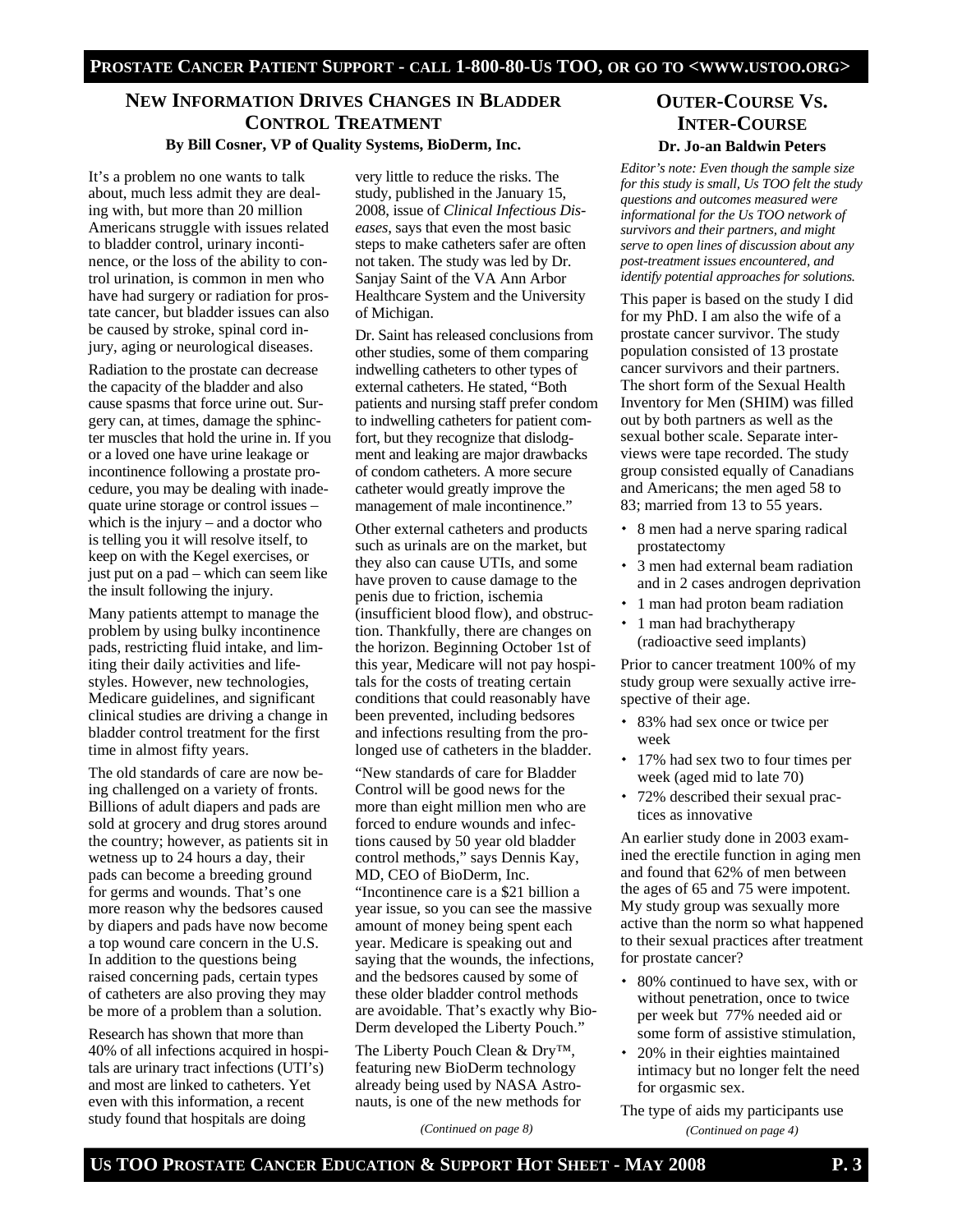# **GENEVE BIO DEVELOPING REVOLUTIONARY CURATIVE ED TREATMENT**

Geneve Bio, the first biologic company focused on the treatment of erectile dysfunction, is developing a revolutionary and potentially curative treatment for ED.

Geneve Bio's lead candidate, VEGF, is a recombinant protein that is naturally produced by the body. VEGF acts arterially and upon smooth muscle, creating new blood vessels and replacing collagen with smooth muscle. It is also neural protective. The Geneve treatment will be administered by a urologist via a painless, localized injection and should result in the restoration of natural erectile function that may last for months if not longer. No treatment will be required at the time of intercourse.

Geneve Bio's treatment is targeted at the 35% of patients that are not responsive to PDE-5 inhibitors (Viagra<sup>®</sup>, Cialis<sup>®</sup> and Levitra<sup>®</sup>) or are troubled by side effects, those that take nitrates, the vast majority of prostate cancer patients, and many of those with diabetes or cardiovascular disease. Company research indicates that it should become first-line treatment with urologists.

"We're excited about the opportunity to develop the first biologic treatment for erectile dysfunction," says CEO Terry Bruggeman. "Unlike other treatments that either temporarily address the symptoms of ED or are surgical, Geneve Bio's VEGF is potentially curative, and should result in months if not more of spontaneous, natural sexual function."

CEO Bruggeman is a seasoned senior executive who has raised more than \$100M from venture and institutional investors over the course of his career. Among his many previous accomplishments is a role as the former CEO of Diversa, where early venture investors received a return of 16x their investment. Adding to his excitement about Geneve, Mr. Bruggeman sees "Similar return potential for Geneve investors in the current round." Numerous, compelling animal studies by leading scientists clearly demonstrate the restorative power of Geneve Bio's VEGF, with full physical function

returning within weeks of treatment.

Geneve has in-licensed four revolutionary patents to treat erectile dysfunction. One of these was developed by co-founder and Columbia University Professor Dr. Ridwan Shabsigh. Two others were developed by Dr. Tom Lue, the Emil Tanagho Vice Chair in Clinical Urology at the University of California, San Francisco and past President of the Sexual Medicine Society of North America. To date, Geneve Bio has raised more than \$1 Million towards development of their breakthrough platform.

Geneve Bio anticipates a sale or strategic partnership of its VEGF franchise on completion of Phase II clinical trials.. Depending on efficacy, Geneve investors in the current round should obtain returns of 10-20x their investment within five years.

For more information, interested accredited investors can learn more about Geneve at <www.genevebio.com>, may contact Craig Davis at 312 705 2785, or may contact Geneve Bio CEO Terry Bruggeman at 949-706-3697.

*Press Release, Geneve Bio, 11 March 2008* 

# **CALYPSO SYSTEM**

*(Continued from page 1)* 

time map to the tumor.

"We're saving surrounding tissue and we're able to treat the prostate to a higher dose because we are not worried about complications," said Kurtzman. In the future, this technology may be used to help more than prostate cancer patients. Researchers are looking at using it to help patients with breast cancer and lung cancer.

Prostate patients using the technology receive ten minute treatments five days a week for about 2 months. They have the peace of mind knowing that even if they move while on the table only their tumor will receive radiation, the rest of their body will not.

*NB News Channel Report, 2 April 2008* 

*Editor's note: Calypso Medical Technologies is the newest company to sponsor the HotSheet!* 

# **OUTER- VS. INTER-COURSE**

*(Continued from page 3)* 

were felatio, mutual masturbation, external pumps, inter-cavernosal shots and one successfully used Viagra®, which requires an intact nerve supply to the penis to be effective. Two cases, 18 months after surgery, resumed normal intercourse. In this study, the effects of radiation appeared to continue destroying nerve tissue in the treatment area for longer than reported.

Disappointing was the fact that even though 100% of the study group were sexually active at the time of diagnosis only one of the 13 treating physicians asked about pre-treatment sexual relations and practices. When approached one other physician dealt with and discussed this subject. The majority of the group felt unprepared to deal with the after effects of the treatment.

All of the male and female participants, when asked if they could only have one thing, sexual intercourse or intimacy chose intimacy (hugging, kissing, holding hands, cuddling, caressing while naked, bonding and sharing intimate experiences).

- None of the participants felt that intimacy only occurred during "penetrative intercourse."
- Eleven of the women said they were willing to settle for not having penetrative sex but wanted intimacy, the most important part of their relationship.
- Three of the men were not concerned about penetrative sex or erectile function.
- Ten of the men were concerned with erectile function and penetrative sex.

The question arose as to why eleven women weren't concerned about the lack of penetrative sex whereas 10 men were concerned?

This led me to start to address the issue of sexuality. After treatment, which of these—orgasm or penetration—was more important to both partners? Some of the answers dealing with the link between sexuality and penetrative sex required an in depth literature review.

*(Continued on page 5)*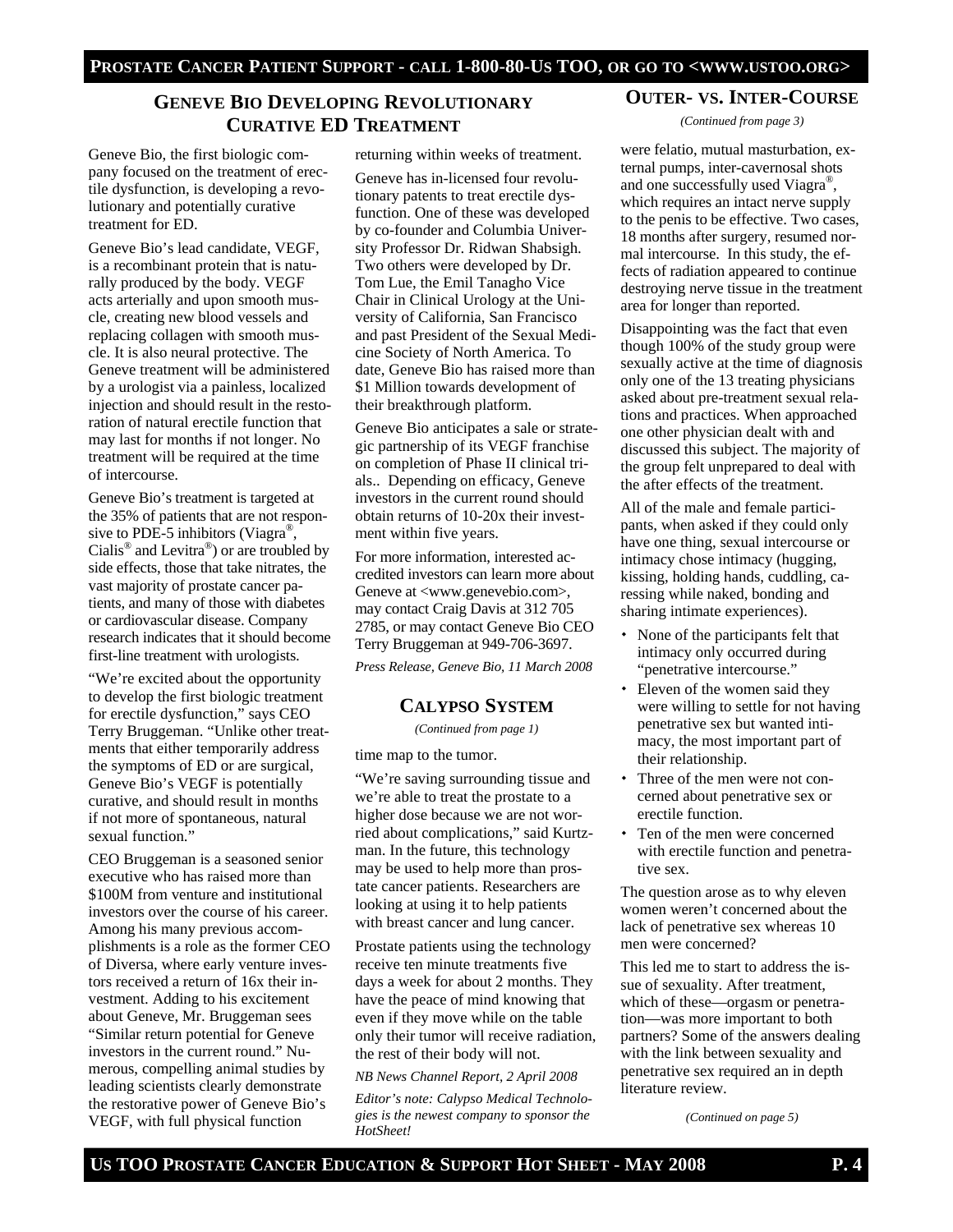#### **PROSTATE CANCER PATIENT SUPPORT - CALL 1-800-80-US TOO, OR GO TO <WWW.USTOO.ORG>**

#### **OUTER– VS. INTER-COURSE**

*(Continued from page 4)* 

- According a 2004 nationwide study of female sexuality, 70% of women never experience vaginal orgasms.
- Could this be why 11 of the women weren't concerned about penetration?

If 62% of men over the age of 75 are impotent and women don't need penetration for orgasms what is the problem? Could the solution be to have orgasms without penetration? Did the men and women know that men could achieve an orgasm without an erection? How many men and their partners in my group knew that 70% of women do not experience vaginal orgasms and that clitoral orgasms are stronger?

- 100% of men and 83% of the women knew that there was such a thing as clitoral orgasm but only about 10%-15%, were aware that it is actually stronger.
- 36% of men and 45% of women did not know that most women do not have vaginal orgasm.
- Orgasm without erection was not a widely known fact amongst this study group.

It became obvious that the importance of educating patients about the necessity of achieving sexual satisfaction without penetrative intercourse could not be over emphasized; 'Outer-course versus intercourse' so named by one of the study participants. Although the couples in this study were in concurrence assessing the severity of the Erectile Dysfunction, they were not that accurate in assessing the amount of "bother" this caused their partners.

- 46% of the women in the study believed that their male partners had less concern about penetration than the man actually had.
- 46% of the men in the study group believed that their partners had more concerns about the loss of penetrative sex than the women actually had.

My group felt that good information is essential to make good decisions. 85% of the group felt that both partners should have input into treatment decisions as the outcome affected both of

*(Continued on page 6)* 

#### **NEW WEBSITES LAUNCHED BY PHYSICIANS**

A new website has been developed by Dr. Gerald Chodak, a prostate cancer specialist with 25 years experience. This unique new website will be entirely in a video format as if you are sitting in a doctor's office listening to the information.

The information is evidence-based, meaning that it reflects the results of good scientific studies. When good studies are not available, all the options will be discussed. This site will enable patients to understand the controversies and uncertainties that exist.

There are three goals this site hopes to achieve: To educate men and their families about all aspects of prostate cancer, to inform them of all the treatment options, and to empower them to ask good questions that will help them get the most appropriate treatment.

Dr. Chodak has published over 150 scientific articles, has been invited to speak in 14 countries on prostate cancer and helped form Us TOO back in 1990. The website can be reached at <www.1prostatecancer.com> for a direct link or more directly link at <www.chodak.answerstv.com>. It was made possible by an educational grant from AstraZeneca Pharmaceuticals.

Dr. Arnon Krongrad, Founder of the Krongrad Institute, also announced this week he is bringing back to life the Prostate Cancer InfoLink, <http:// prostatecancerinfolink.net>. Dr. Krongrad and his friend Mike Scott are using web 2.0 technology to include a blog and a social network at <http:// prostatecancerinfolink.ning.com>, where you can invite friends, form groups, and share ideas.

They report they have worked with UCSF and the University of Iowa to create a page about the Iowa Prostate Cancer Consensus that gives guidelines on screening and early diagnosis of men older than 75 years of age, that is published exclusively on this web site.

*News release, 14 April 2008* 



to contact Dan Reed at dan@ustoo.org or at 630-795-1002. Thank you!

US TOO PROSTATE CANCER EDUCATION **&** SUPPORT HOT SHEET - MAY 2008 **P.5**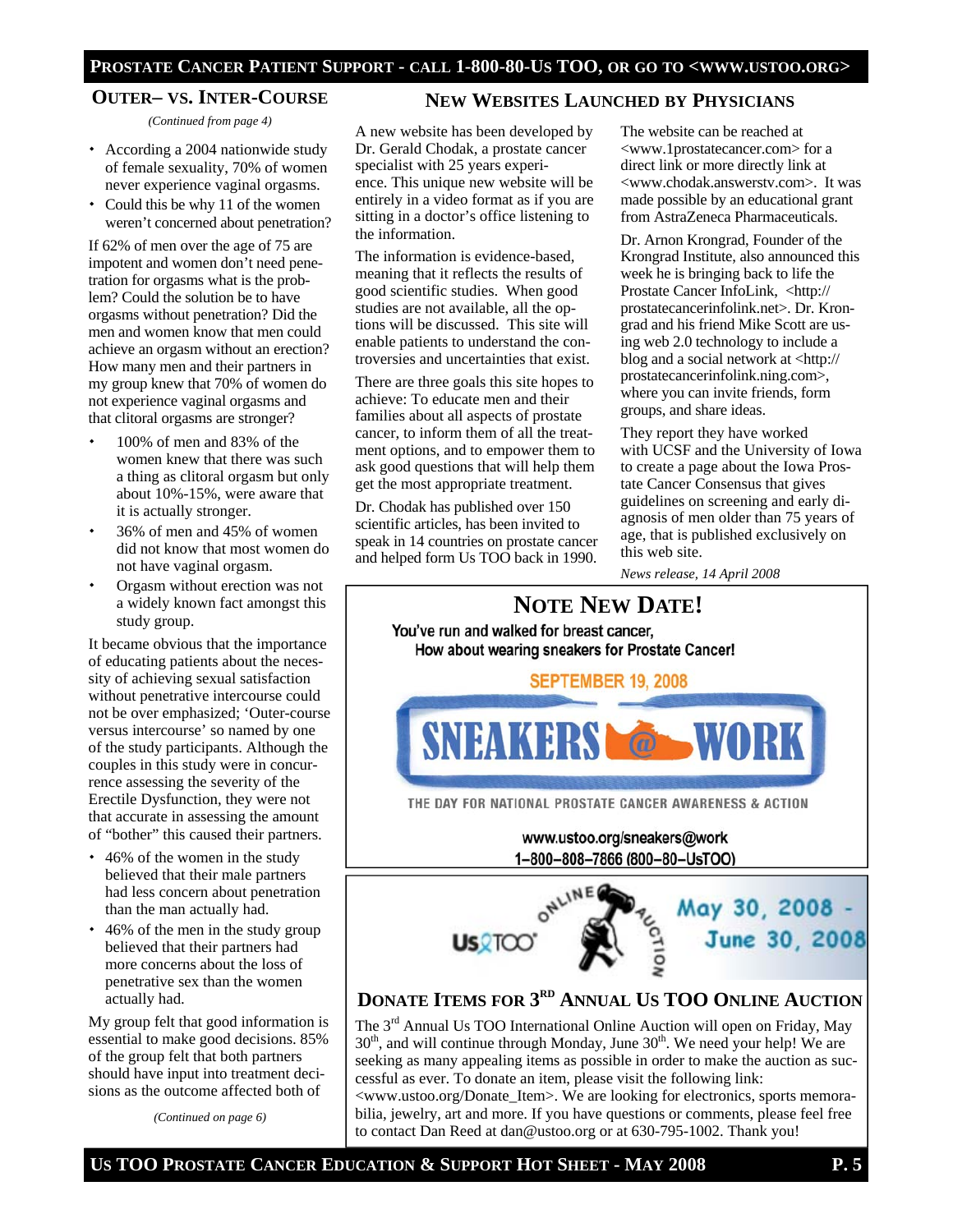# **PROSTATE CANCER AND PEYRONIE'S DISEASE By Laurence A. Levine, MD, Professor of Urology, Rush University Medical Center, Chicago, Illinois** them. They felt their treating physician

Prostate cancer is the most common diagnosed tumor in adult men and the number two most common cause of cancer death in the United States. As a result of improved diagnosis, we are now able to identify prostate cancer at an earlier stage and offer most men curative therapy. Unfortunately, it has been recognized that many of these treatments may result in erectile dysfunction, particularly when radiation therapy or surgery is used.

Over the past several years it has been reported that there is an increased risk of Peyronie's disease, particularly after radical retropubic prostatectomy. Peyronie's disease (PD) is a wound healing disorder which has been noted to be present in up to 9% of men. The scarring that occurs in the penis of the man with Peyronie's disease causes curvature, indentation, shortening and is frequently associated with erectile dysfunction.

It should be clear that PD is not a form of prostate or any other form of cancer. It is now understood to be due to an abnormal scarring process that occurs following an injury to the penis, most commonly, but not necessarily following sexual relations. More recent studies have shown that up to 50-70% of men do not recall any injury to the penis. Men who have undergone radical prostatectomy may develop PD within weeks to months after surgery when they are typically not sexually active.

As PD is now recognized to occur in men following radical prostatectomy, it is important to identify it early, as there are medical treatments which may stabilize the problem or may actually reduce the progression and allow the man to be more functional.

When medical therapy fails, surgery remains the gold standard for treatment to correct the deformities and occasionally a penile prosthesis is necessary when the man has a combination of erectile dysfunction and Peyronie's disease. On physical examination, a palpable lump or nodule is typically found on the surface of the penis under the skin. These lumps can occasionally be tender to touch and when there is

good erectile function, various deformities may be seen as noted above.

The actual cause for the Peyronie's disease following radical prostatectomy is not fully understood, but several theories have been proposed including activation of the penile scar formation process due to local release of chemicals during radical prostatectomy or nerve injury. Trauma from the urinary catheter is not felt to be the cause of PD.

Treatment of Peyronie's disease has included oral therapies which have not been particularly effective alone. Injection therapy into the scar with verapamil and interferon has been offered as a treatment which has been successful in stabilizing the disease and with this therapy, up to 60% of men have had measured improvement of deformity.

The newest non-surgical approach is the application of an external penile traction device which is worn on the penis 2-8 hours per day. The goal here is to stretch the scar tissue, which will hopefully correct the curvature and recover some lost length. This traction therapy may also be beneficial to prevent shortening of the penis which is not infrequently seen in men following radical prostatectomy.

When the curvature is severe or the scar is calcified, medical therapy tends to not be successful, and then surgical treatment is indicated. Surgical approaches can be used for the man who has good erections to straighten the penis, but if the erections are inadequate with oral therapy, then it is best to consider placement of an inflatable penile prosthesis.

In conclusion, Peyronie's disease presents another unfortunate potential side-effect for the man who has been treated for prostate cancer, but it is not one which is without effective treatment, and can usually be addressed by your local urologist. The key is identifying the change in the penis, discussing it with your physician, and if indicated, initiating therapy.

*Editor's note: Dr. Levine can be contacted at phone: (312) 563-5000.*

#### **OUTER- VS. INTER-COURSE**

*(Continued from page 5)* 

provided poor information and especially concerning:

- Pre-treatment sexual activity
- The woman's role
- The women's sexuality which includes either clitoral orgasm or vaginal orgasm or both
- Orgasm without erection

Post treatment risks of impotence were not fully discussed. The risk of incontinence, which involved 20% of the group, was fully discussed.

The group had several recommendations:

- A take home video educating patients about the total picture of diagnosis, treatment, after effects and solutions should be developed.
- Both partners should visit the treating physician
- All couples should be asked to complete a form describing their current sexual activity and hand it to the treating physician
- Educate patients and their partners:
	- Sexual enjoyment should not be sacrificed for either partner
	- Satisfactory orgasm can occur without penetration or erection
	- Each couple must develop solu tions that are acceptable to both partners
	- There are many alternatives such as mutual masturbation, oral sex (felatio), sex toys and dildos even penile implants, pumps and shots for those who feel that penetrative intercourse is essential
- Most important is to maintain intimacy, kissing, hugging, holding hands, stroking etc.

Based on my study and literature reviews there are many things that the treating physicians can do to help their patients better prepare for prostate cancer treatment:

- Almost 60% of Canadian patients want enough information to allow them to make their own treatment decisions (2004 study)
- Consider your patients current sex-*(Continued on page 8)*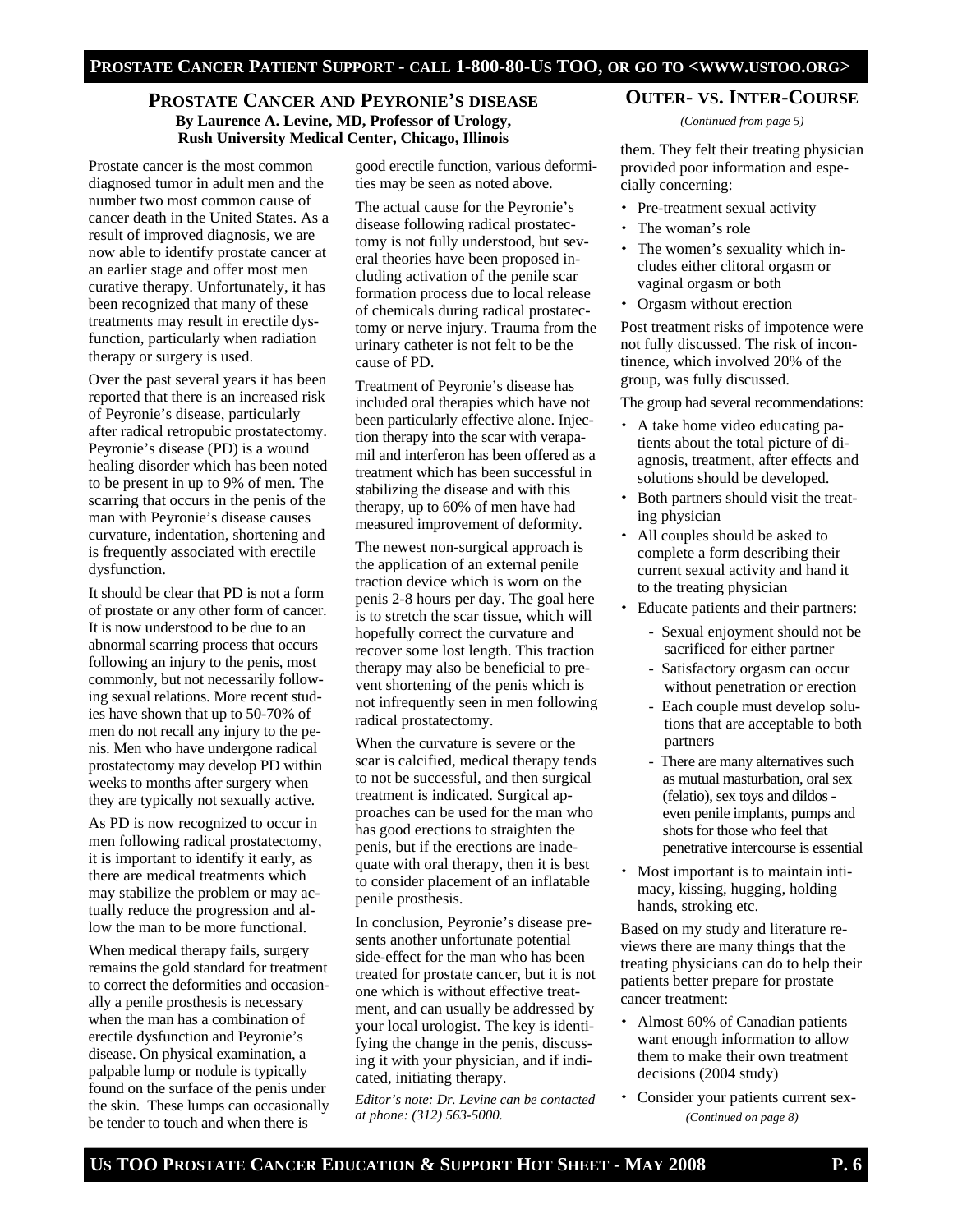# **WIFE'S MENTAL STATE KEY TO CANCER-SURVIVOR COUPLES**

Whether a man is recovering from cancer or helping his spouse to deal with cancer, how his wife is coping emotionally will play a key role in his physical health, a new American Cancer Society (ACS)-funded study shows.

"Regardless of your status as a caregiver or a cancer patient, gender matters," the study's first author, Dr. Youngmee Kim of the ACS's Behavioral Research Center in Atlanta, GA, told Reuters Health.

While health professionals treating cancer patients are increasingly recognizing the importance of emotional health, Kim added, less attention has been paid to how the emotional health of a patient's spouse might affect his or her quality of life. To investigate, she and her colleagues looked at 168 married couples. One member of each pair had been diagnosed with prostate or breast cancer roughly two years before joining the study.

The cancer patient's own level of psychological stress was the most important factor in determining his or her quality of life, the researchers found.

Overall, patients and their spouses tended to have similar levels of emotional distress, and the level of emotional distress a partner had didn't independently influence his or her spouse's distress levels.

However, the researchers did find that emotional stress level of breast cancer survivors was related to the physical health of their spouse, and the degree of emotional stress experienced by the wives of prostate cancer survivors influenced their husbands' physical health.

"Although these two partner effects may seem disparate, they are actually very similar in that they both show that the woman's psychological distress (as either survivors or caregivers) was negatively related to her husband's physical health," Kim and her colleagues write in the Annals of Behavioral Medicine.

*(Continued on page 8)* 

#### **TAKEDA, ABBOTT ANNOUNCE PLANS TO CONCLUDE TAP JOINT VENTURE**

#### **Companies Agree to Evenly Divide Value of TAP**

Takeda Pharmaceutical Company Limited and Abbott have entered into an agreement to conclude their TAP Pharmaceutical Products Inc. (TAP) joint venture. The companies expect the transaction to close within 30-60 days.

Under terms of the agreement, the companies will evenly divide the value of the joint venture. Abbott receives rights to the oncology treatment, Lupron, including the commercial organization supporting that franchise, and will receive payments based on TAP's other current and certain future products.

Takeda receives the rights to the product Prevacid, all the remaining TAP commercial and support organizations, and the rights to TAP's pipeline. Abbott expects the transaction to be neutral to 2008 earnings per share. Takeda expects that this agreement will have no impact to its consolidated financial results for the current fiscal year.

The TAP joint venture was created by Takeda and Abbott in 1977 and has been one of the most successful joint ventures in the history of American business. In 2007, TAP had revenues of \$3.1 billion from its two currently marketed products, Prevacid and Lupron. Additionally, TAP has two new drug applications under review at the U.S. Food and Drug Administration (FDA).

"I want to take this opportunity to thank our partners at Abbott and the many people who helped make TAP a successful company in its more than 30 years of existence," said Yasuchika Hasegawa, president, Takeda Pharmaceutical Company Limited.

"With this agreement Takeda combines two successful organizations and



creates a top 15 pharmaceutical company with more than 5,000 employees in the United States. This size and talent base creates a tremendous platform for continued growth in the world's largest pharmaceutical market, which plays a significant role in Takeda's ongoing global growth."

"Takeda and Abbott have shared in the commercial success of TAP for many years," said Miles D. White, chairman and chief executive officer, Abbott. "Now we have the opportunity to make a strategic change that equally splits the assets in a way that will benefit both Abbott and Takeda in the future. For Abbott, the addition of Lupron establishes an on-market presence in oncology where we have a number of promising compounds advancing through our pipeline."

Following the completion of the transaction, Takeda plans to integrate TAP into two of its wholly-owned U.S. subsidiaries, Takeda Pharmaceuticals North America, Inc. and Takeda Global Research and Development Center, Inc. The Lupron franchise will become part of Abbott's U.S. pharmaceutical business.

TAP Pharmaceutical Products Inc., located in Lake Forest, Ill., is a joint venture between Abbott, headquartered in Abbott Park, Ill., and Takeda Pharmaceutical Company Limited, of Osaka, Japan. TAP markets Prevacid® (lansoprazole) and Lupron Depot® (leuprolide acetate for depot suspension). For more information about TAP Pharmaceutical Products Inc., and its products, visit the company's web site at <www.tap.com.>.

*Takeda/Abbott joint news release* 

# Resource Kit for Making **Prostate Cancer Decisions** Newly Diagnosed with Prostate Cancer? You're Not Alone **Us TOO's Newly Diagnosed Patient Kit UPDATED & now FREE!**

Request online at **www.ustoo.org/freematerials**